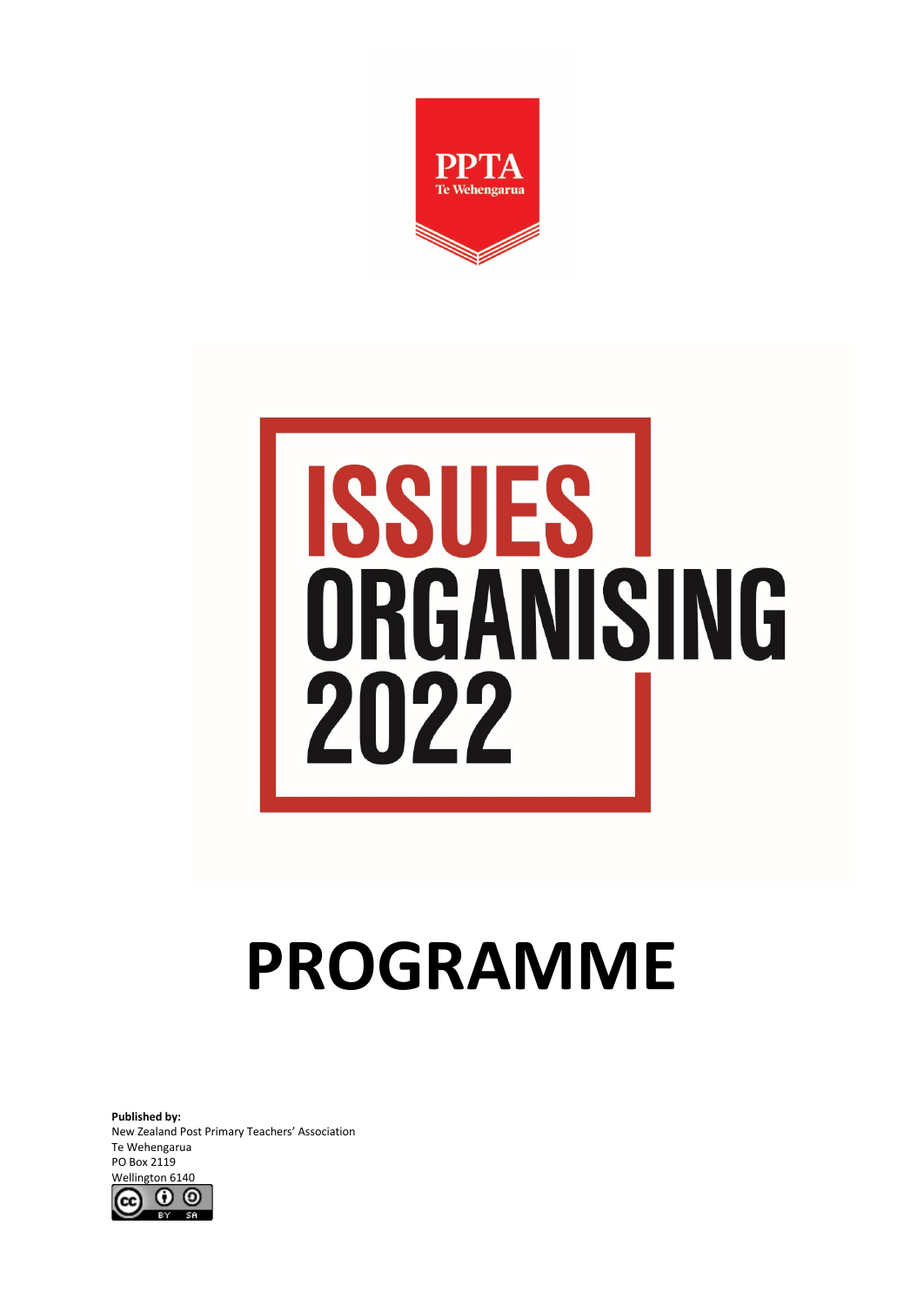## **WELCOME**

I & O is one of my favourite opportunities to meet and talk with other people who care deeply about education and schools. While we have all become more adept at meeting virtually, we know that for events like this it is a poor simulacrum for the rich conversations that are often held in the between spaces at conferences. I'm a big believer in the power of the idea hatched over the sausage rolls. That's not to be this year though, and the mahi we must do is too important to wait for a hopeful time when we can meet once again kanohi ki te kanohi.



It seems apt as we're moving into our new phase of 'living with' covid that we look to those who have experienced it, and so hearing form our international colleagues will provide perspective and ideas as we move into our third year of disrupted learning.

Our team has worked hard to ensure that conference runs as well as it can in an online environment. Sessions are tight and focused, but we want to make sure that we hear your voice on issues. We are a member led organisation, and so we must know what members are thinking. Please do always feel free to get in touch with me – [mwebber@ppta.org.nz.](mailto:mwebber@ppta.org.nz)

There is much to talk about in the professional and industrial spaces, but we have been aware of balancing an opportunity to engage and be heard with the additional workload you are all experiencing, and the difficulty in engaging with lengthy zooms. As well as our negotiations this year we must continue to provide leadership in the professional space, and exploring views on issues such as streaming, professional development and initial teacher education will be a critical part of this weekend.

While we can't be together, I hope that this conference goes someway to ensuring you feel better informed and ready to continue your work in these tricky times. Thank you for your commitment in attending.

\_\_\_\_\_\_\_\_\_\_\_\_\_\_\_\_\_\_\_\_\_\_\_\_\_\_\_\_\_\_\_\_\_\_\_\_\_\_\_\_\_\_\_\_\_\_\_\_\_\_\_\_\_\_\_\_\_\_\_\_\_\_\_\_\_\_\_\_\_\_\_\_\_\_\_

Mu When

**Melanie Webber, President**



#### Tēnā koutou

Welcome to the Issues and Organising Seminar 2022. Deputy General Secretary (membership) Adele Towgood and the Seminar Organising Committee have put together a fantastic programme despite the challenges of a global pandemic. A special welcome to our two international speakers – Angelo and David –who will provide us with global insights into the challenges education unions face. The materials in your e-conference pack provide an overview of who we

are, and our view of the current issues facing teachers and education.

If you want more information about any of the topics here – or others not covered – check our website or ask the relevant staff member or email them. The general pattern of emails is first initial, last name, for example mstevenson@ppta.org.nz or you can email a general query to [gensec@ppta.org.nz](mailto:gensec@ppta.org.nz) and it will be referred appropriately.

**Michael Stevenson, General Secretary**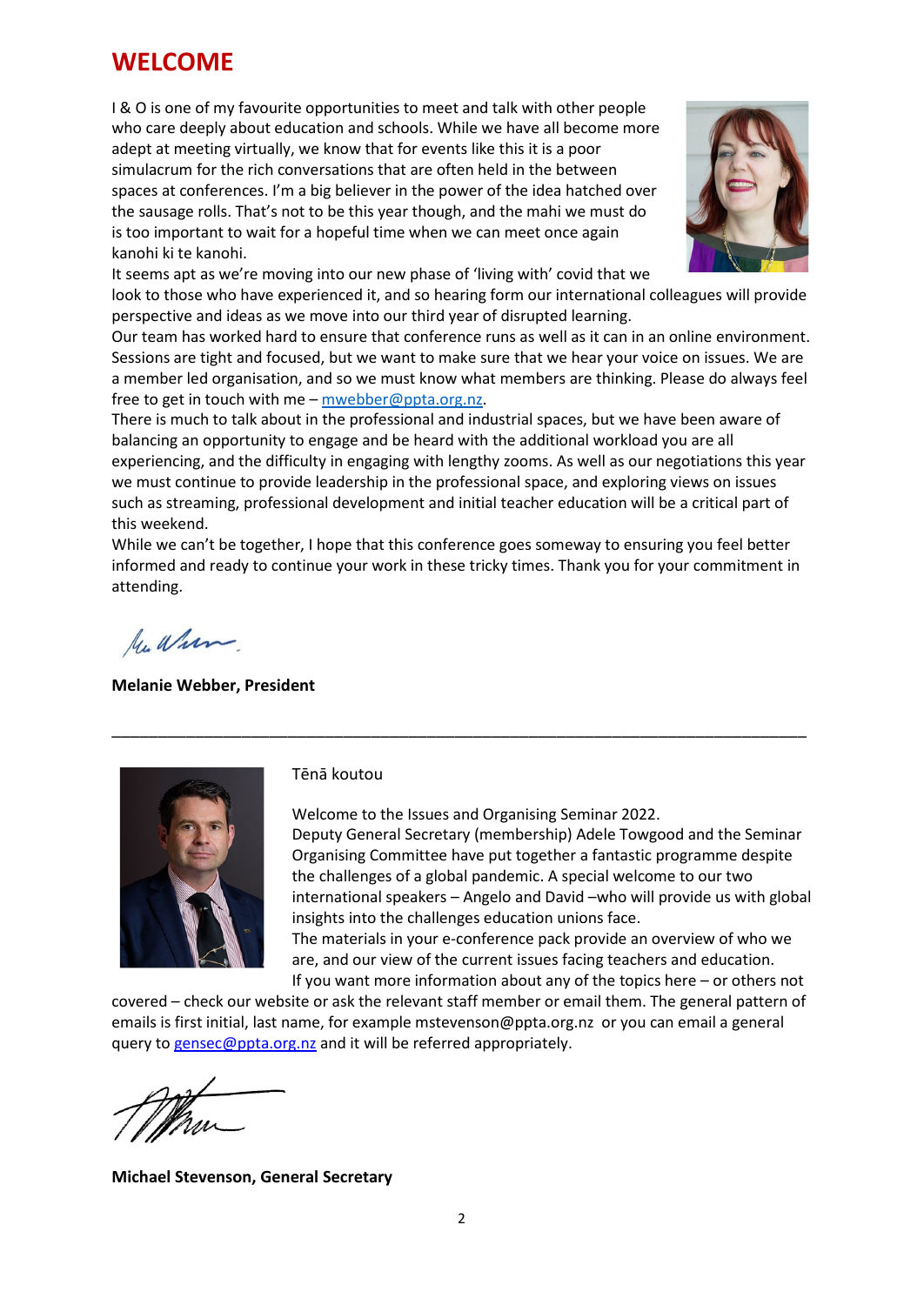# **FRIDAY 4 MARCH 2022 Delegate Leadership Development Workshops**

| 9.55        | Welcome/Mihi Whakatau                                                                                     |
|-------------|-----------------------------------------------------------------------------------------------------------|
| 10.00-10.45 | <b>All Regional Officers:</b>                                                                             |
|             | <b>Regional Chairpeople</b>                                                                               |
|             | Coordinators: Derek Morris, Kendra Greenwood                                                              |
|             | <b>Regional Secretaries</b>                                                                               |
|             | Coordinators: David Fowlie                                                                                |
|             | <b>Regional Treasurers</b>                                                                                |
|             | Co-ordinator: Roger Tobin<br>Support: Lianne Davies                                                       |
|             |                                                                                                           |
|             | <b>Regional Women's Coordinators</b><br>Coordinators: Jan Torrey                                          |
|             |                                                                                                           |
|             | Te Reo-a-Rohe and Regional Pasifika Coordinators                                                          |
|             | Coordinators: Bill Anderson and Michael Cabral-Tarry<br>AO support: Angela O'Donnell-King/ Miriama Barton |
|             |                                                                                                           |
|             | <b>Regional Establishing Teachers Representatives</b><br>Coordinators: Marie Blackley                     |
|             | AO support: Susan Haugh                                                                                   |
|             |                                                                                                           |
|             | <b>Regional Men's Representatives</b><br>Coordinator: Roy Fletcher                                        |
|             |                                                                                                           |
|             | <b>Rainbow Network Coordinators</b>                                                                       |
|             | Coordinator: Rochelle Shadbolt                                                                            |
| 10.45-11.00 | <b>New Regional Officers training session</b>                                                             |
|             |                                                                                                           |
| 11.00-11.30 | <b>Break for Tea</b>                                                                                      |
|             |                                                                                                           |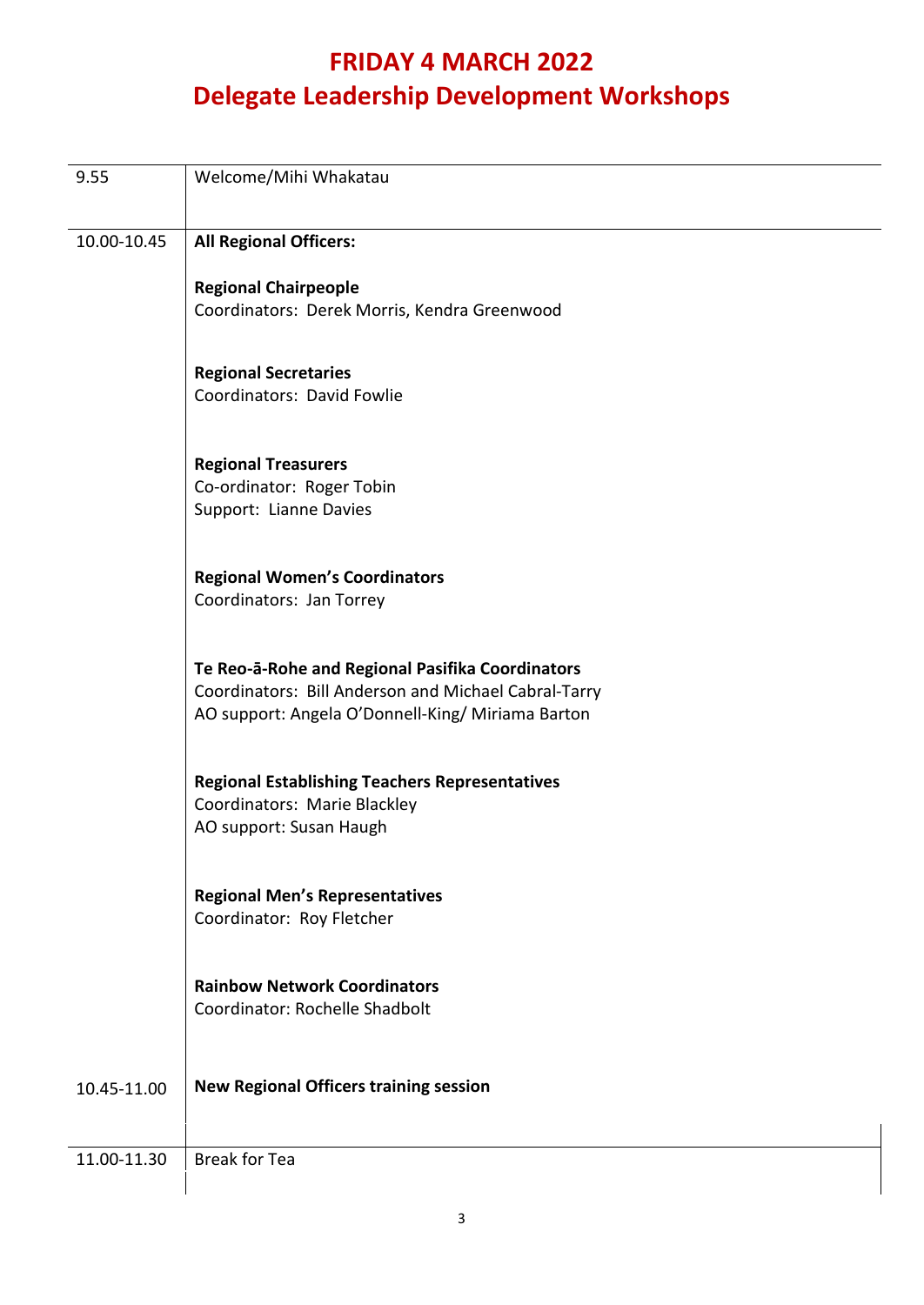| 11.30-12.20 | <b>UnConference Discussion Topics</b>                                                                         |  |
|-------------|---------------------------------------------------------------------------------------------------------------|--|
|             | The Sliver-Linings of the Last 3 Years for Teacher Activists: How can we capitalise on<br>1.<br>where we are? |  |
|             | 2. New Workload Creep Challenges in 2022 and How to Respond.                                                  |  |
|             | Duty Expectations Across the Motu: How much is too much?<br>3.                                                |  |
|             | 4. Reimagining Being an Activist in Our New World.                                                            |  |
|             |                                                                                                               |  |
| 12.20-12.30 | <b>Tea Break</b>                                                                                              |  |
| 12.30-1.20  | 1. Dreaming Big for the Future of Our Profession.                                                             |  |
|             | 2. Advice from a Guidance Expert of Supporting Students through a Pandemic.                                   |  |
|             | Reimagining Ideas of 'Schools as Hub' in a World where we are.<br>3.                                          |  |
|             | 4. Social Media - Tips and Tricks for a PPTA presence.                                                        |  |
| 1.30        | Close                                                                                                         |  |
|             |                                                                                                               |  |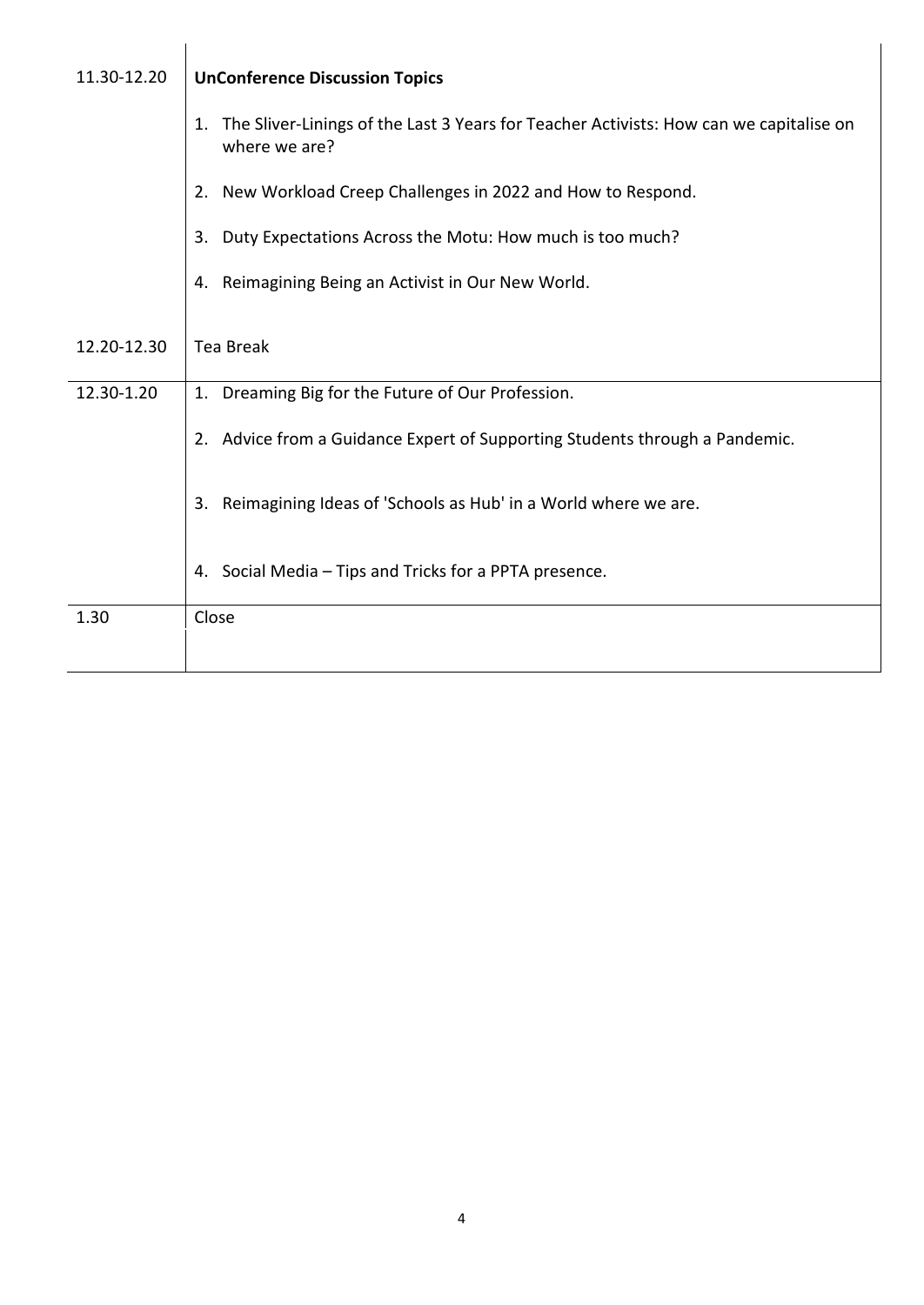# **SATURDAY 5 MARCH 2022 Issues and Organising Seminar**

#### *Zoom meeting connection available to enter from 9.15am*

| 9.30  | Mihi Whakatau                                                   |  |
|-------|-----------------------------------------------------------------|--|
| 9.40  | Presidential address                                            |  |
| 10.00 | Workshop A                                                      |  |
| 10.45 | Morning tea                                                     |  |
| 11.00 | Keynote speaker: Angelo Gavrielatos, NSW Teachers<br>Federation |  |
| 12.00 | Lunch                                                           |  |
| 12.45 | Keynote speaker: David Edwards, Education International         |  |
| 1.30  | Workshop B                                                      |  |
| 2.15  | Waiata, karakia, close of meeting                               |  |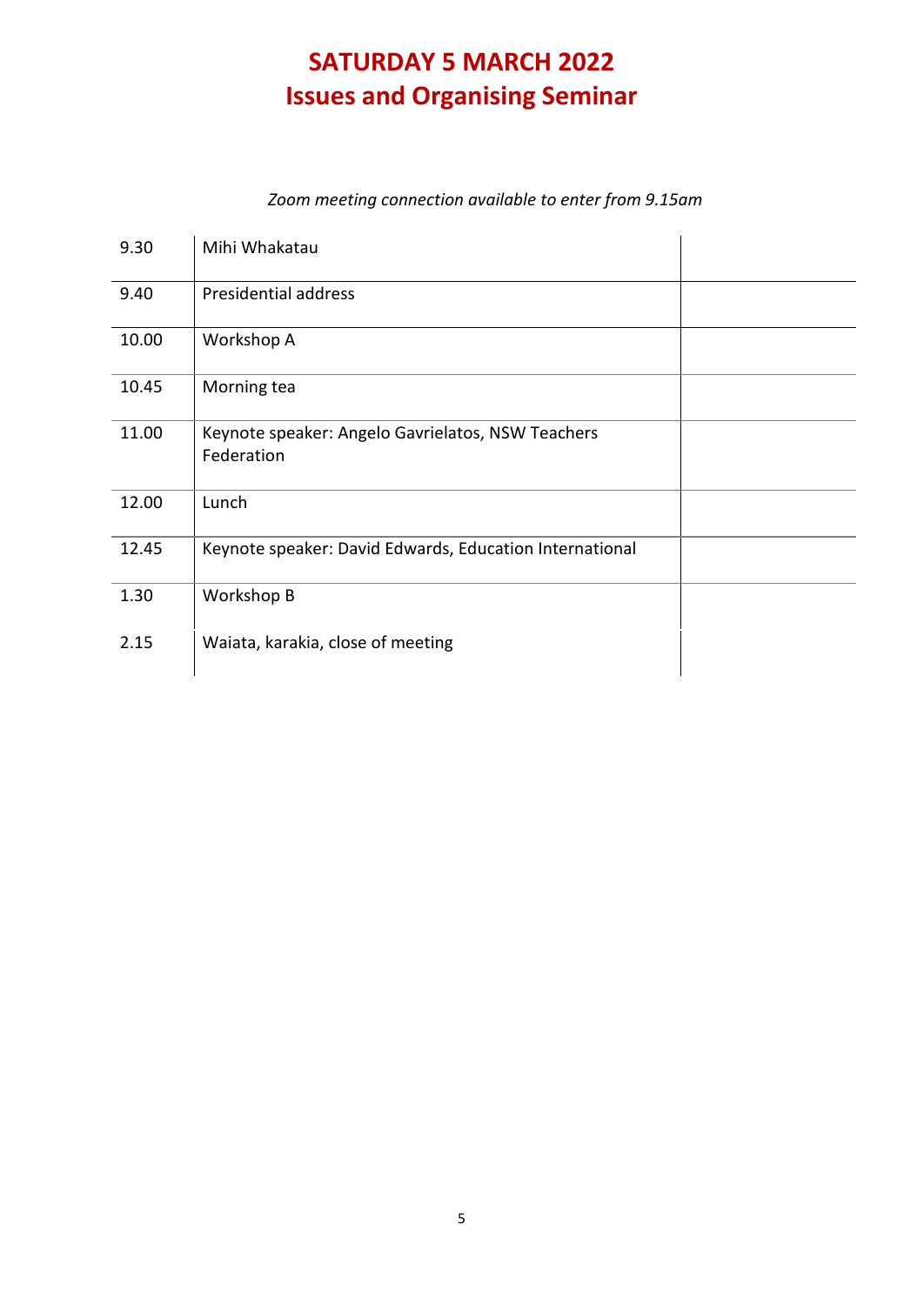# **SPEAKERS**

#### **Angelo Gavrielatos President of the NSW Teachers Federation**



Angelo Gavrielatos is the President of the NSW Teachers Federation.

Prior to his election in 2019, Angelo led Educational International's (EI) response to the growing commercialisation and privatisation of education. EI is the global union federation representing teachers and other education workers globally. Angelo was the Federal President of the Australian Education Union (AEU) for 7 years prior to commencing work with EI during

which time, among other areas of work, he led the national schools funding campaign. He started his career as a secondary teacher in Green Valley in South West Sydney in 1987.

#### **David Edwards Education International**



David Edwards, PhD is General Secretary of Education International, the voice of teachers and other education employees around the world. Through its 386 member organisations, Education International represents over 32.5 million teachers and education support personnel in 178 countries.

Dr Edwards leads the organisation since 2018, after seven years as Deputy General Secretary directing education policy,

advocacy, research and communications.

Prior to joining Education International, Dr Edwards was an Associate Director at the National Education Association of the United States. He has worked as an Education Specialist at the Organization of American States and began his career as a public high school teacher.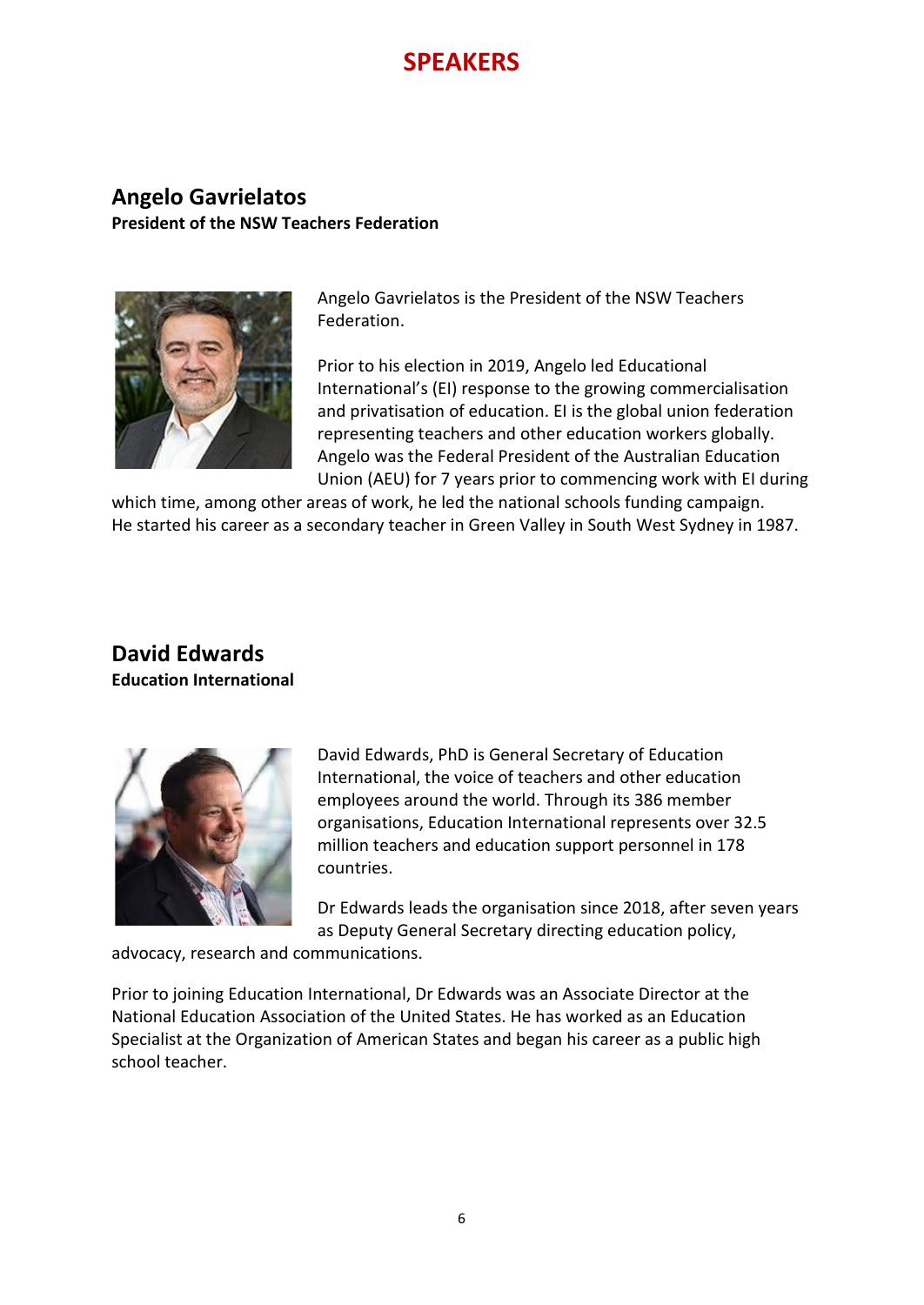### **WORKSHOPS**

#### **WORKSHOPS TOPICS NEED TO BE PRE-SELECTED PRIOR TO THE SEMINAR. YOU WILL BE SENT AN INVITATION TO CHOOSE ONE TOPIC PER WORKSHOP. YOU WILL BE SENT A LINK TO EACH OF THE WORKSHOP TOPICS YOU HAVE CHOSEN.**

### **Workshop A - Saturday 5 March, 10.00 – 10.45am**

| <b>PROFESSIONAL ISSUES (White Papers)</b>             |                                                                                                                                                                                                                                                                                                                                                                  |
|-------------------------------------------------------|------------------------------------------------------------------------------------------------------------------------------------------------------------------------------------------------------------------------------------------------------------------------------------------------------------------------------------------------------------------|
| <b>NCEA Update and Curriculum Refresh</b><br>workshop | This workshop is an opportunity for you to hear updates relating to the NCEA Review (HX21-71)<br>and Curriculum Refresh (HX21-65) and to share your experiences and involvement in both of<br>these areas.<br>We will also explore different ways PPTA Te Wehengarua can support members.                                                                        |
| <b>INDUSTRIAL ISSUES (White Papers)</b>               |                                                                                                                                                                                                                                                                                                                                                                  |
| <b>Industrial Strategy and Vision for Education</b>   | What can we summarise from the PUMs?<br>What are the steps in the claims and negotiation process?<br>How do we campaign in 2022?                                                                                                                                                                                                                                 |
| <b>Te Ao Maori</b>                                    | A walk through Kaiako Matatau ki te reo Māori me ōna Tikanga (HX22-007) and decolonisation -<br>Culturally Responsive and Relational Pedagogy.                                                                                                                                                                                                                   |
| <b>Needs based Staffing model</b>                     | This session looks at the needs-based staffing model developed by the PPTA's Secondary<br>Principals' Council. The model has been endorsed by the Executive and is currently out for<br>consultation in the sector. It is likely to form the basis of discussions that involve any PPTA<br>claims that requiring staffing improvements in the STCA negotiations. |